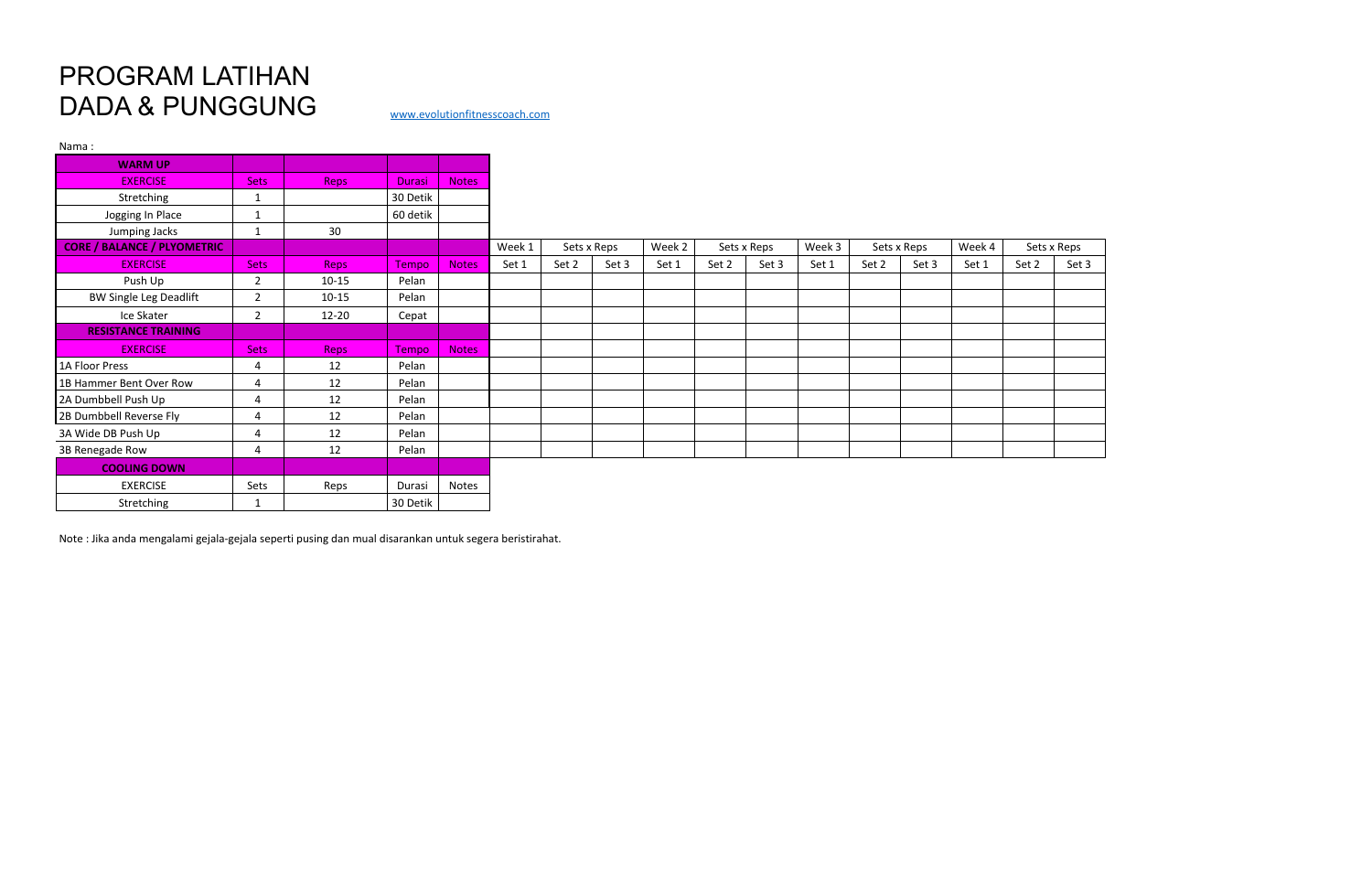## PROGRAM LATIHAN LENGAN [www.evolutionfitnesscoach.com](http://www.evolutionfitnesscoach.com/)

Nama :

| <b>WARM UP</b>                     |                        |             |               |              |        |       |             |        |       |             |        |       |             |        |       |             |
|------------------------------------|------------------------|-------------|---------------|--------------|--------|-------|-------------|--------|-------|-------------|--------|-------|-------------|--------|-------|-------------|
| <b>EXERCISE</b>                    | <b>Sets</b>            | <b>Reps</b> | <b>Durasi</b> | <b>Notes</b> |        |       |             |        |       |             |        |       |             |        |       |             |
| Stretching                         |                        |             | 30 Detik      |              |        |       |             |        |       |             |        |       |             |        |       |             |
| Cross Jumping Jack                 |                        | 20          |               |              |        |       |             |        |       |             |        |       |             |        |       |             |
| Lateral Kick Butt                  | 1                      | 20          |               |              |        |       |             |        |       |             |        |       |             |        |       |             |
| <b>CORE / BALANCE / PLYOMETRIC</b> |                        |             |               |              | Week 1 |       | Sets x Reps | Week 2 |       | Sets x Reps | Week 3 |       | Sets x Reps | Week 4 |       | Sets x Reps |
| <b>EXERCISE</b>                    | <b>Sets</b>            | <b>Reps</b> | Tempo         | Notes        | Set 1  | Set 2 | Set 3       | Set 1  | Set 2 | Set 3       | Set 1  | Set 2 | Set 3       | Set 1  | Set 2 | Set 3       |
| Mountain climber                   | $\overline{2}$         | 20          | Pelan         |              |        |       |             |        |       |             |        |       |             |        |       |             |
| Lateral Jump                       | $\overline{2}$         | $10 - 20$   | Pelan         |              |        |       |             |        |       |             |        |       |             |        |       |             |
| <b>Balance Reach</b>               | $\overline{2}$         | $12 - 16$   | Pelan         |              |        |       |             |        |       |             |        |       |             |        |       |             |
| <b>RESISTANCE TRAINING</b>         |                        |             |               |              |        |       |             |        |       |             |        |       |             |        |       |             |
| <b>EXERCISE</b>                    | <b>Sets</b>            | <b>Reps</b> | <b>Tempo</b>  | <b>Notes</b> |        |       |             |        |       |             |        |       |             |        |       |             |
| 1A Biceps Curl                     | 4                      | 12          | Pelan         |              |        |       |             |        |       |             |        |       |             |        |       |             |
| 1B Triceps Extension               | 4                      | 12          | Pelan         |              |        |       |             |        |       |             |        |       |             |        |       |             |
| 2A Hammer Curl                     | 4                      | 12          | Pelan         |              |        |       |             |        |       |             |        |       |             |        |       |             |
| 2B Triceps Kick Back               | $\overline{4}$         | 12          | Pelan         |              |        |       |             |        |       |             |        |       |             |        |       |             |
| 3A Spider Curl                     | $\boldsymbol{\Lambda}$ | 12          | Pelan         |              |        |       |             |        |       |             |        |       |             |        |       |             |
| 3B Narrow DB Push Up               | 4                      | 12          | Pelan         |              |        |       |             |        |       |             |        |       |             |        |       |             |
| <b>COOLING DOWN</b>                |                        |             |               |              |        |       |             |        |       |             |        |       |             |        |       |             |
| <b>EXERCISE</b>                    | Sets                   | Reps        | Durasi        | Notes        |        |       |             |        |       |             |        |       |             |        |       |             |
| Stretching                         | 1                      |             | 30 Detik      |              |        |       |             |        |       |             |        |       |             |        |       |             |

| Sets x Reps |       |
|-------------|-------|
| Set 2       | Set 3 |
|             |       |
|             |       |
|             |       |
|             |       |
|             |       |
|             |       |
|             |       |
|             |       |
|             |       |
|             |       |
|             |       |
|             |       |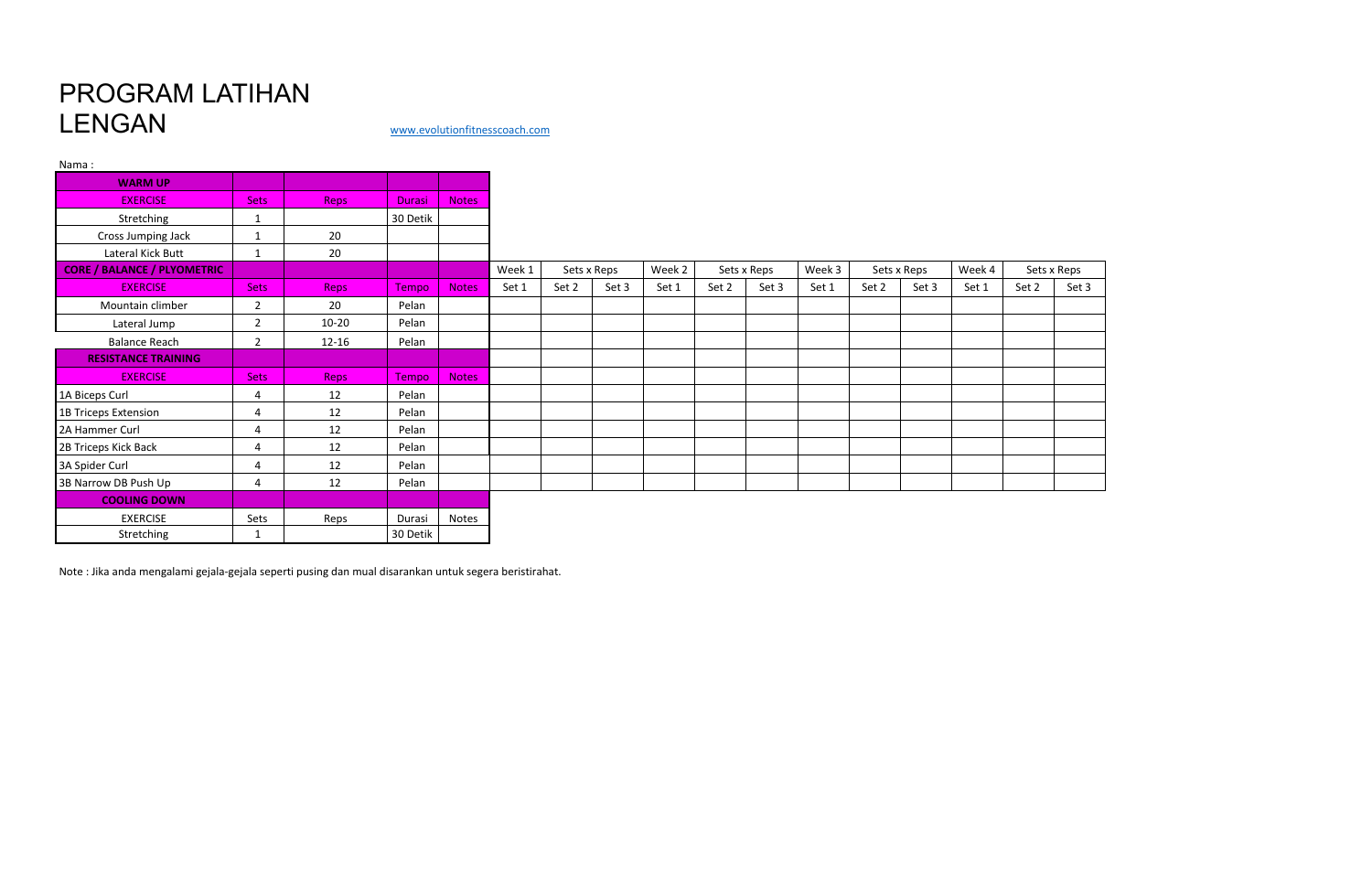## PROGRAM LATIHAN KAKI DAN PERUT [www.evolutionfitnesscoach.com](http://www.evolutionfitnesscoach.com/)

| Nama:                              |                |             |               |              |        |       |             |        |       |             |        |       |             |        |       |             |
|------------------------------------|----------------|-------------|---------------|--------------|--------|-------|-------------|--------|-------|-------------|--------|-------|-------------|--------|-------|-------------|
| <b>WARM UP</b>                     |                |             |               |              |        |       |             |        |       |             |        |       |             |        |       |             |
| <b>EXERCISE</b>                    | <b>Sets</b>    | <b>Reps</b> | <b>Durasi</b> | <b>Notes</b> |        |       |             |        |       |             |        |       |             |        |       |             |
| Stretching                         | 1              |             | 30 Detik      |              |        |       |             |        |       |             |        |       |             |        |       |             |
| Jumping Jacks                      | 1              | 20          |               |              |        |       |             |        |       |             |        |       |             |        |       |             |
| Kick Butt                          | 1              | 20          |               |              |        |       |             |        |       |             |        |       |             |        |       |             |
| <b>CORE / BALANCE / PLYOMETRIC</b> |                |             |               |              | Week 1 |       | Sets x Reps | Week 2 |       | Sets x Reps | Week 3 |       | Sets x Reps | Week 4 |       | Sets x Reps |
| <b>EXERCISE</b>                    | <b>Sets</b>    | <b>Reps</b> | <b>Tempo</b>  | <b>Notes</b> | Set 1  | Set 2 | Set 3       | Set 1  | Set 2 | Set 3       | Set 1  | Set 2 | Set 3       | Set 1  | Set 2 | Set 3       |
| Floor Hip Bridge                   | $\overline{2}$ | 15          | Pelan         |              |        |       |             |        |       |             |        |       |             |        |       |             |
| Single leg squat to touch          | $\overline{2}$ | 10/side     | Pelan         |              |        |       |             |        |       |             |        |       |             |        |       |             |
| Jump Lunges                        | $\overline{2}$ | 10/side     | Cepat         |              |        |       |             |        |       |             |        |       |             |        |       |             |
| <b>RESISTANCE TRAINING</b>         |                |             |               |              |        |       |             |        |       |             |        |       |             |        |       |             |
| <b>EXERCISE</b>                    | <b>Sets</b>    | <b>Reps</b> | Tempo         | <b>Notes</b> |        |       |             |        |       |             |        |       |             |        |       |             |
| 1A DB Squats                       | 4              | 12          | Pelan         |              |        |       |             |        |       |             |        |       |             |        |       |             |
| 1B Woods Chop                      | 4              | 12          | Pelan         |              |        |       |             |        |       |             |        |       |             |        |       |             |
| 2A Front Lunges                    | 4              | 12          | Pelan         |              |        |       |             |        |       |             |        |       |             |        |       |             |
| 2B DB Halo                         | 4              | 12          | Pelan         |              |        |       |             |        |       |             |        |       |             |        |       |             |
| 3A DB Goblet Squat                 | 4              | 12          | Pelan         |              |        |       |             |        |       |             |        |       |             |        |       |             |
| 3B DB Crunches                     | 4              | 12          | Pelan         |              |        |       |             |        |       |             |        |       |             |        |       |             |
| <b>COOLING DOWN</b>                |                |             |               |              |        |       |             |        |       |             |        |       |             |        |       |             |
| <b>EXERCISE</b>                    | Sets           | Reps        | Durasi        | Notes        |        |       |             |        |       |             |        |       |             |        |       |             |
| Stretching                         | 1              |             | 30 Detik      |              |        |       |             |        |       |             |        |       |             |        |       |             |

| Sets x Reps |       |
|-------------|-------|
| Set 2       | Set 3 |
|             |       |
|             |       |
|             |       |
|             |       |
|             |       |
|             |       |
|             |       |
|             |       |
|             |       |
|             |       |
|             |       |